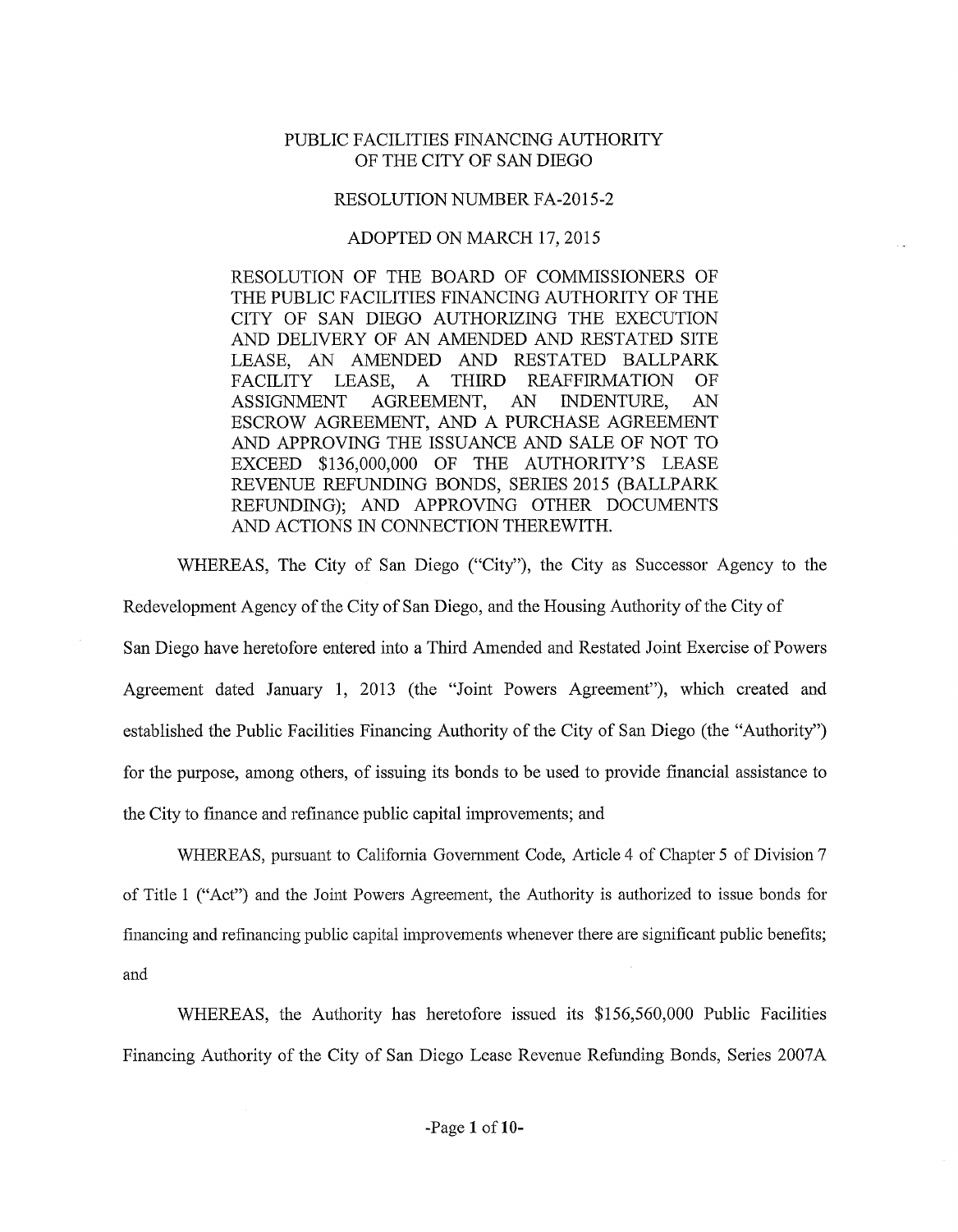$(Ballpark Refunding)$ , of which  $$125,255,000$  aggregate principal amount is currently outstanding (the "Series 2007A Bonds"); and

WHEREAS, the proceeds of the Series 2007A Bonds were used to refinance the \$169,685,000 Public Facilities Financing Authority of the City of San Diego Lease Revenue Bonds, Series 2002 (Ballpark Project) (the "Series 2002 Bonds"), which Series 2002 Bonds financed (i) a portion of the construction of  $(A)$  a baseball park (the "Ballpark") for the use of the San Diego Padres (the "Padres") major league baseball team, (B) a public park located adjacent to the Ballpark (the "Park"), and (ii) certain related infrastmcture; and

WHEREAS, in connection with the issuance of the Series 2007A Bonds, the Authority and the City entered into an Amended and Restated Site Lease, dated as of March 1, 2007 (the "2007A Site Lease"), pursuant to which the City leased to the Authority certain real property and the improvements thereon and an Amended and Restated Ballpark Facility Lease, dated as of March 1, 2007 (the "2007A Facility Lease"), pursuant to which the Authority leased back to the City the same real property and the improvements thereon; and

WHEREAS, the Authority has determined that it is desirable and will result in significant public benefits to the citizens of the City, within the meaning of the Act, to assist the City in refinancing all or a portion of the Series 2007 A Bonds (the portion of the Series 2007 A Bonds being refunded, the "Refunded Bonds") for interest rate savings; and

WHEREAS, in order to accomplish the refinancing of the Refunded Bonds and to achieve interest rate savings, the Authority has determined to authorize the issuance of not to exceed \$136,000,000 aggregate principal amount of its Public Facilities Financing Authority of the City of San Diego Lease Revenue Refunding Bonds, Series 2015 (Ballpark Refunding) (the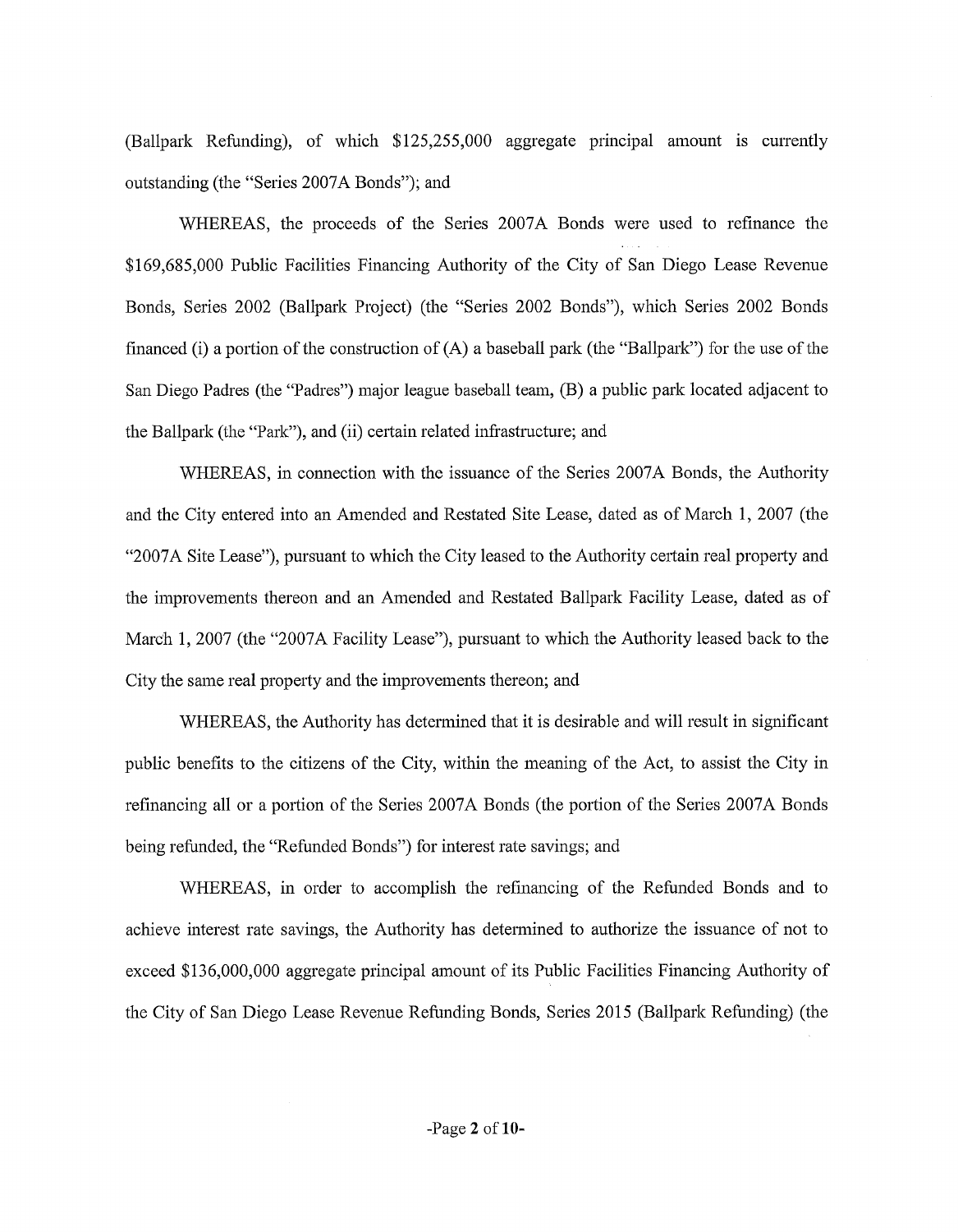"Series 2015 Bonds"), payable from Base Rental Payments to be made by City pursuant to the Facility Lease (defined below); and

WHEREAS, to accomplish the forgoing, the Authority has determined: to enter into an Indenture, dated as of July 1, 2015 (the "Indenture"), by and between it and Wells Fargo Bank, National Association (the "Trustee"); an Amended and Restated Site Lease, dated as of July 1, 2015 (the "Site Lease"), which amends and restates the 2007A Site Lease, by and between the Authority and the City, under which the Authority will lease from the City certain real property belonging to the City, together with the portion of the improvements located thereon that are owned by the City, consisting of (i) the Ballpark exclusive of certain improvements owned by the Padres and (ii) the Park (the "Leased Property") and an Amended and Restated Ballpark Facility Lease, dated as of July 1, 2015 (the "Facility Lease"), which amends and restates the 2007A Facility Lease, by and between the Authority and the City, under which the Authority leases the Leased Property back to the City and the City will agree to make Base Rental Payments to the Authority which are calculated to be sufficient to enable the Authority to pay the principal of and interest on the Series 2015 Bonds when due and payable; and

WHEREAS, the Authority will sell the Series 2015 Bonds by negotiated sale pursuant to a Bond Purchase Agreement (a "Purchase Agreement") among the Authority, the City and the underwriters therein named (collectively, the "Underwriters");

WHEREAS, the City adopted an Ordinance (the "Bond Ordinance") authorizing and approving (i) the issuance by the Authority of the Series 2015 Bonds, (ii) the execution and delivery by the City and the Authority, as the case may be, of the legal documents under and pursuant to which the Series 2015 Bonds will be issued and paid with such changes as pem1itted by the Bond Ordinance, and (iii) the refunding of the Refunded Bonds, which Bond Ordinance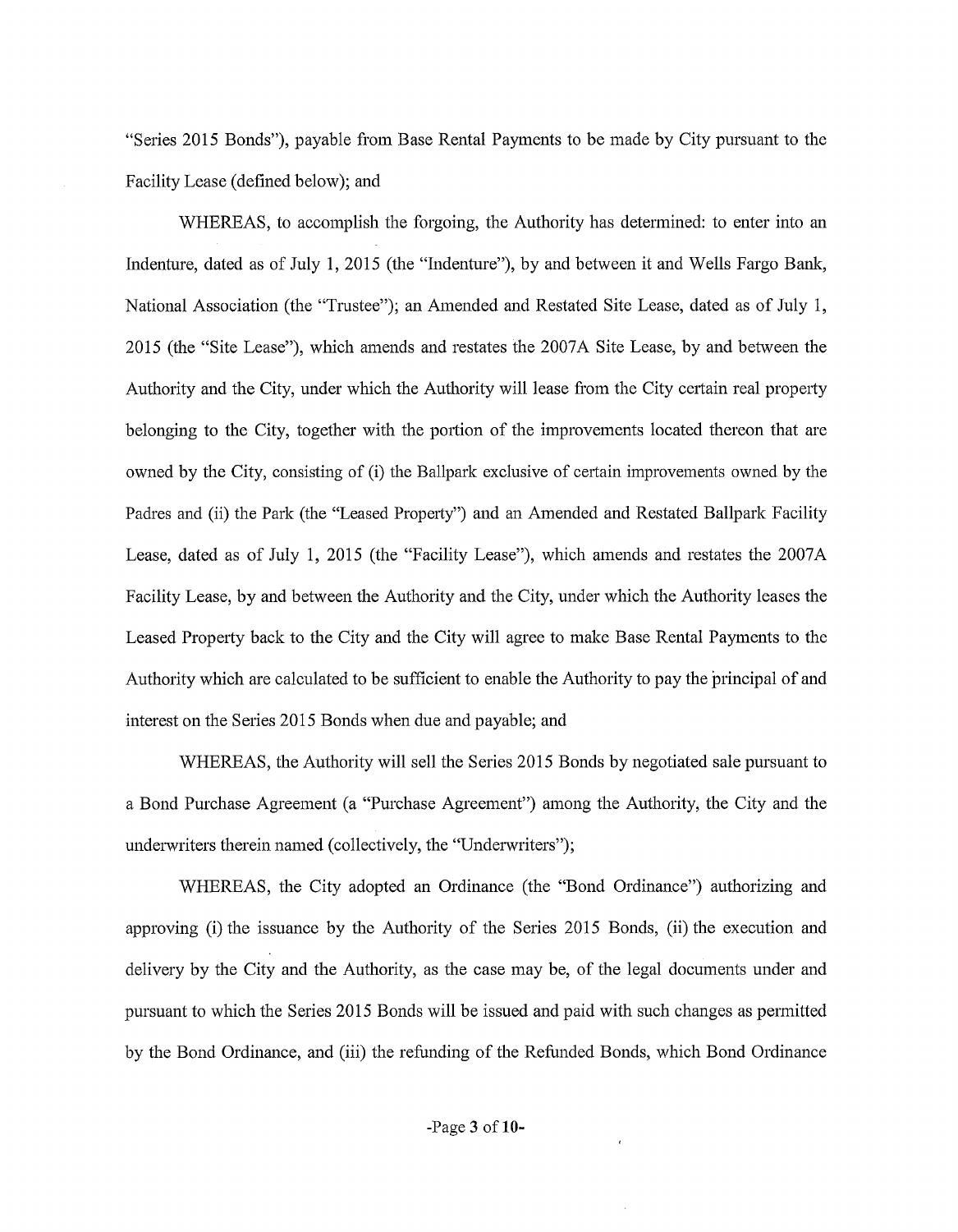will be signed by the Mayor and for which the 30-day referendum period will end on the 31st day following the Mayor's execution thereof; and

WHEREAS, there has been presented to this meeting the following documents relating to the issuance of the Series 2015 Bonds:

- (a) the proposed form of the Site Lease;
- (b) the proposed form of Facility Lease;
- (c) the proposed form of Assignment Agreement (defined below);
- (d) the proposed form of Indenture;

(e) the proposed form of Purchase Agreement among the City, the Authority and the Underwriters;

(f) the proposed form of Escrow Agreement (defined below) (the documents described in paragraphs (a) through  $(f)$  are collectively referred to as the "Financing Documents"); and

WHEREAS, the Authority is authorized to undertake the actions described in this Resolution pursuant to the laws of the State of Califomia; NOW, THEREFORE,

BE IT RESOLVED by the Board of Commissioners of the Public Facilities Financing Authority of the City of San Diego as follows:

Section 1. The Authority hereby finds and determines that the statements set forth above in the recitals to this Resolution are true and correct.

Section 2. The form and content of the Site Lease are hereby authorized and approved. Any of the Chair of the Authority or Vice Chair of the Authority and each of them or any of their respective designees (each, an "Authorized Signatory") are hereby severally authorized and directed, for and in the name and on behalf of the Authority, to execute and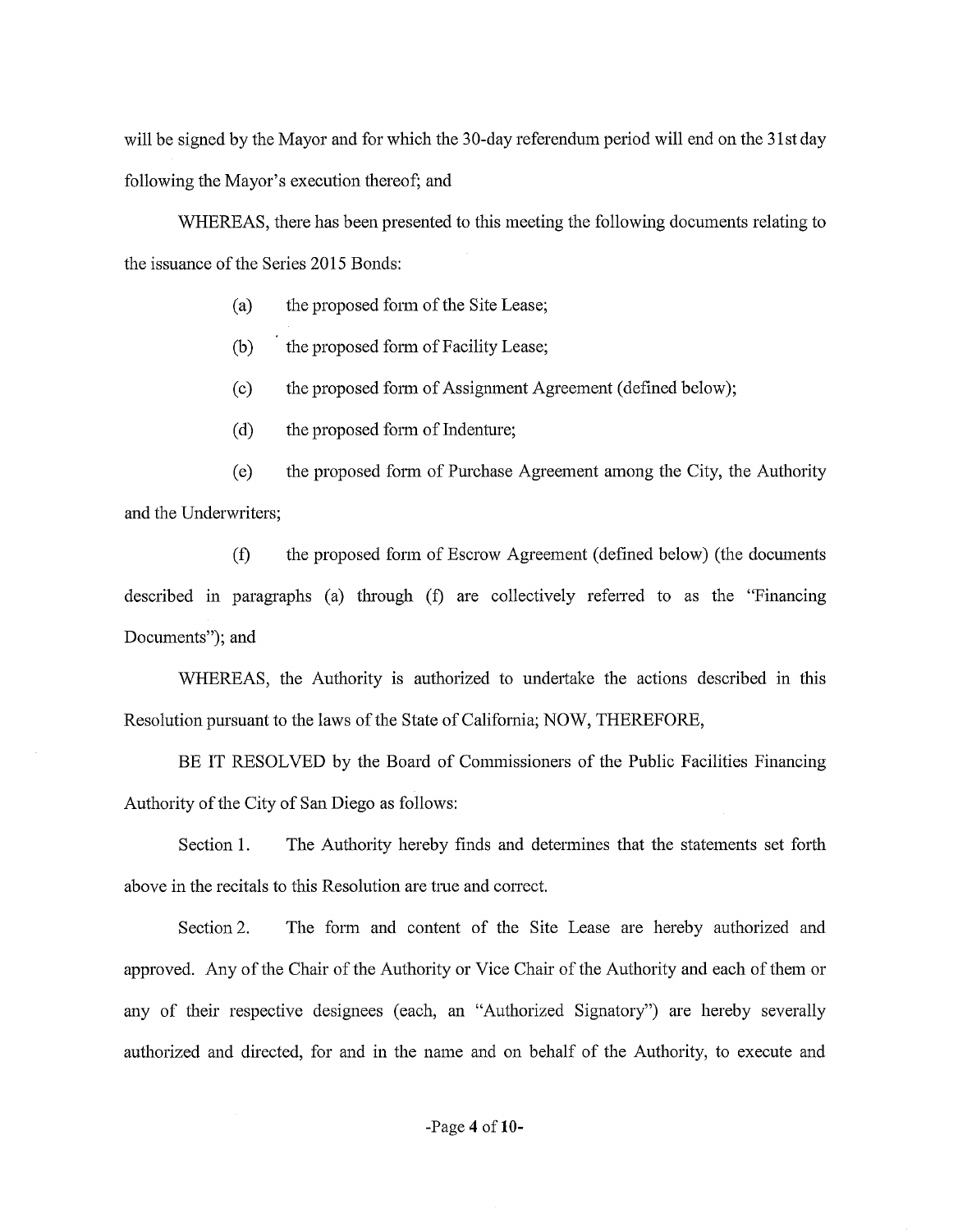deliver the Site Lease in substantially the form presented to and considered at this meeting, and the Secretary of the Authority or her specified designees, and each of them, are authorized and directed to attest thereto, with such additions and changes therein as any Authorized Signatory shall determine are necessary or desirable and shall require or approve and that such Authorized Signatory believes to be in the best interests of the Authority, and as are approved as to form by the General Counsel to the Authority or his specified designee, such approvals to be conclusively evidenced by such Authorized Signatory's execution and delivery of the Site Lease.

Section 3. The form and content of the Facility Lease are hereby authorized and approved. Each Authorized Signatory is hereby severally authorized and directed, for and in the name and on behalf of the Authority, to execute and deliver the Facility Lease in substantially the form presented to and considered at this meeting, and the Secretary of the Authority or her specified designees, and each of them, are authorized and directed to attest thereto, with such additions and changes therein as any Authorized Signatory shall determine are necessary or desirable and shall require or approve and that such Authorized Signatory believes to be in the best interests of the Authority, and as are approved as to form by the General Counsel to the Authority or his specified designee, such approvals to be conclusively evidenced by such Authorized Signatory's execution and delivery of the Facility Lease.

Section 4. The form and content of a Third Reaffirmation of Assignment Agreement (the "Assigmnent Agreement"), by and between the Authority and the Trustee, pursuant to which the Authority reaffirms its assignment to the Trustee for the benefit of bondholders of its rights under the Site Lease and the Facility Lease, are hereby authorized and approved. Each Authorized Signatory is hereby severally authorized and directed, for and in the name and on behalf of the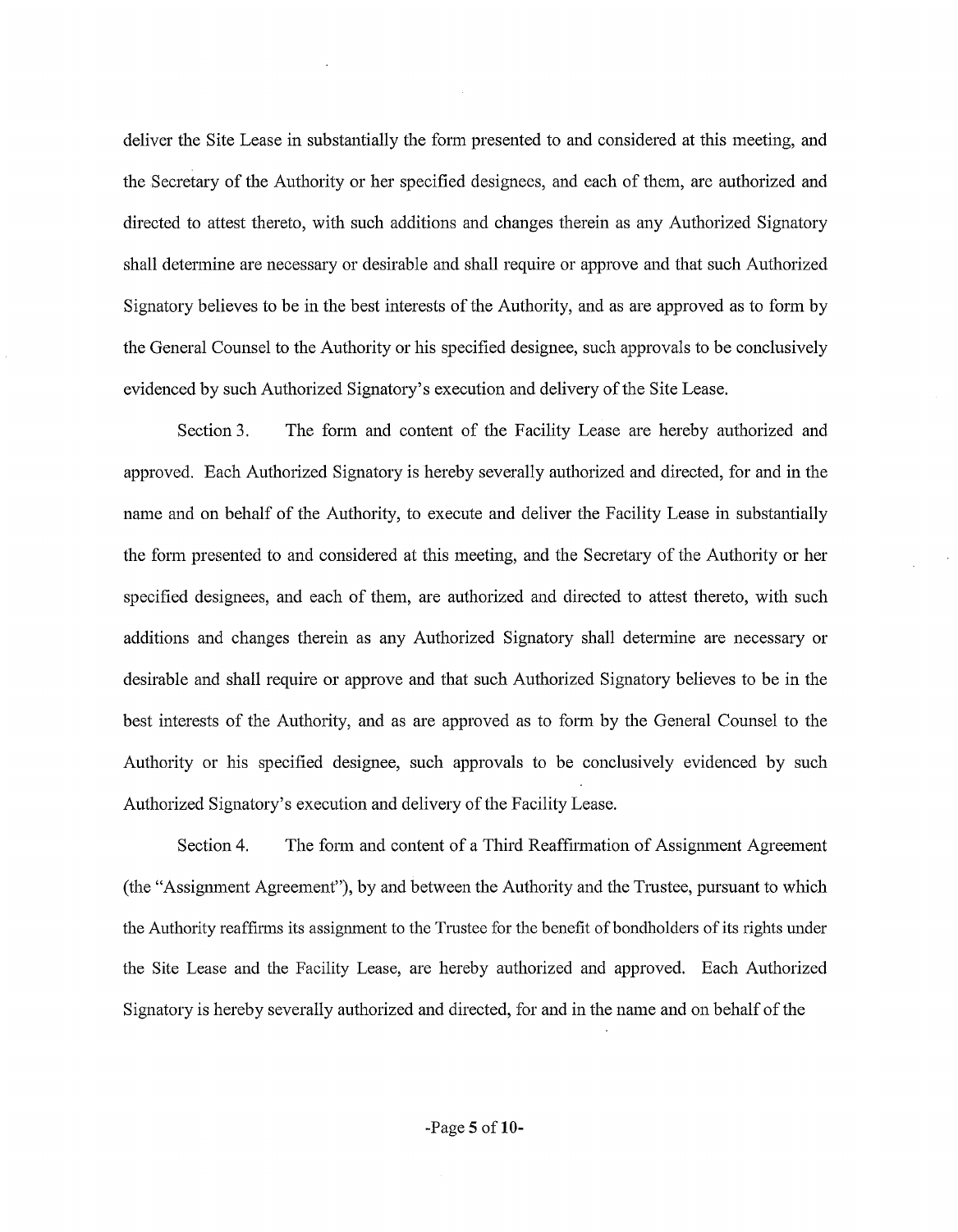Authority, to execute and deliver the Assignment Agreement in substantially the fonn presented to and considered at this meeting, and the Secretary of the Authority or her specified designees, and each of them, are authorized and directed to attest thereto, with such additions and changes therein as any Authorized Signatory shall determine are necessary or desirable and shall require or approve and that such Authorized Signatory believes to be in the best interests of the Authority, and as are approved as to form by the General Counsel to the Authority or his specified designee, such approvals to be conclusively evidenced by such Authorized Signatory's execution and delivery of the Assigmnent Agreement.

Section 5. The form and content of the Indenture, pursuant to which the Authority will issue its Series 2015 Bonds, are hereby authorized and approved. Each Authorized Signatory is hereby severally authorized and directed, for and in the name and on behalf of the Authority, to execute and deliver the Indenture in substantially the form presented to and considered at this meeting, and the Secretary of the Authority or her specified designees, and each of them, are authorized and directed to attest thereto, with such additions and changes therein as any Authorized Signatory shall determine are necessary or desirable and shall require or approve and that such Authorized Signatory believes to be in the best interests of the Authority, and as are approved as to form by the General Counsel to the Authority or his specified designee, such approvals to be conclusively evidenced by such Authorized Signatory's execution and delivery of the Indenture.

Section 6. The Authority hereby approves and authorizes the issuance and sale of the Series 2015 Bonds in a principal amount not to exceed \$136,000,000 by negotiated sale provided that: the Chief Financial Officer of the City or the Chief Operating Officer of the City determines that either:  $(A)$  there is an economic benefit in the form of aggregate net present value savings of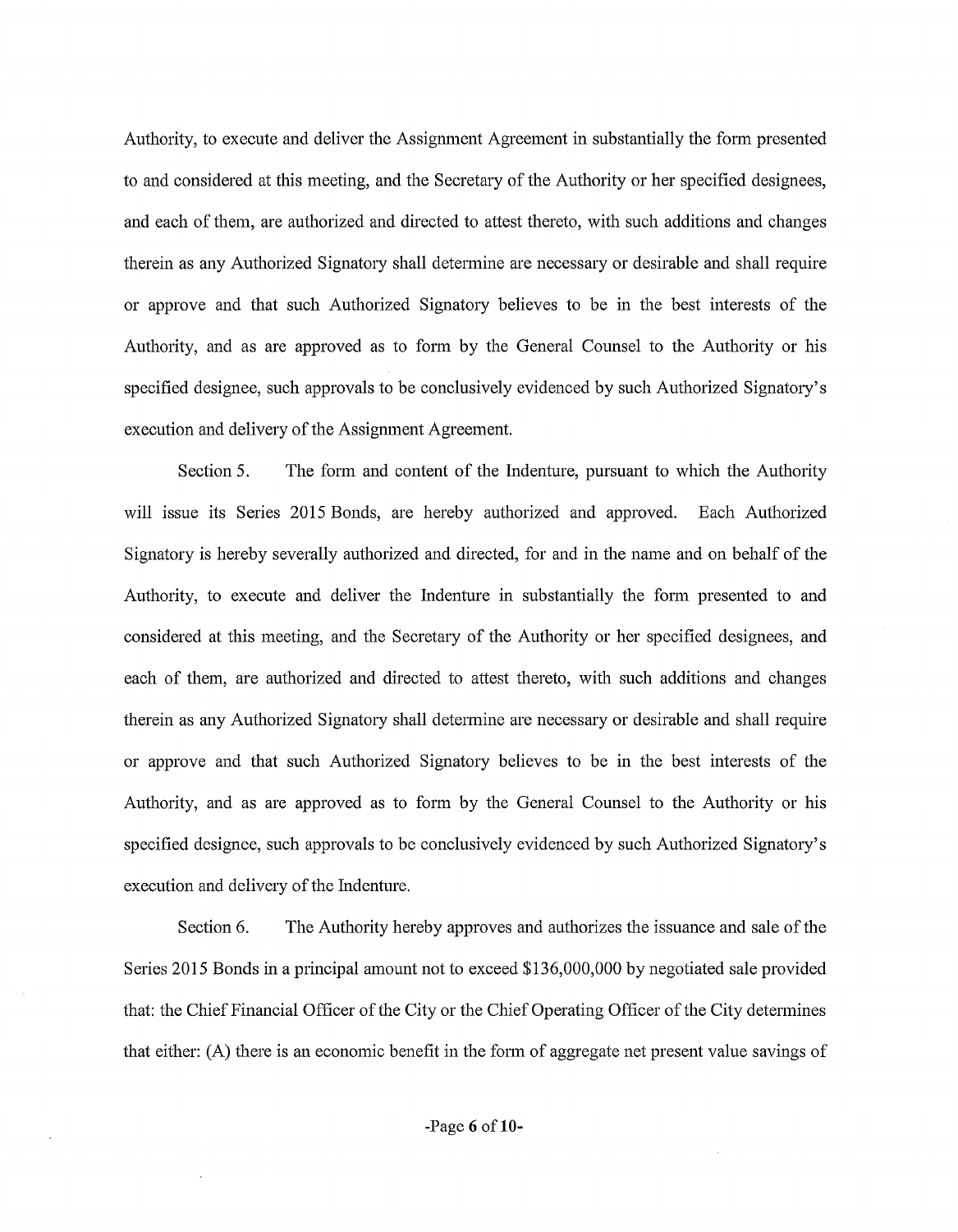at least 4 percent, expressed as a percentage of the par amount of the Refunded Bonds; or (B) the Chief Financial Officer of the City or the Chief Operating Officer of the City detennines that refunding all or a portion of the Refunded Bonds is in the best financial interest of the City, all as previously approved by the City Council in the Bond Ordinance. Each Authorized Signatory is authorized to execute and deliver, for and in the name and on behalf of the Authority, the Series 2015 Bonds substantially in the fonn attached to the Indenture presented to and considered at this meeting, and the Secretary of the Authority or her specified designees, and each of them, are authorized and directed to attest thereto and affix the seal of the Authority thereon, with such additions and changes as any Authorized Signatory shall determine are necessary or desirable and shall require or approve and that such Authorized Signatory believes to be in the best interests of the Authority, such approvals to be conclusively evidenced by the execution of said Series 2015 Bonds.

Section 7. The form and content of an Escrow Agreement (the "Escrow Agreement"), by and between the Authority and the Trustee, as escrow agent (the "Escrow Agent") pursuant to which the Authority will instmct the Escrow Agent to hold, invest, and apply monies for the redemption of the Refunded Bonds, are hereby authorized and approved. Each Authorized Signatory is hereby severally authorized and directed, for and in the name and on behalf of the Authority, to execute and deliver the Escrow Agreement in substantially the fonn presented to and considered at this meeting, with such additions and changes therein (including, the purchase of certain escrow securities) as any Authorized Signatory shall determine are necessary or desirable and shall require or approve and that such Authorized Signatory believes to be in the best interests of the Authority, and as are approved as to form by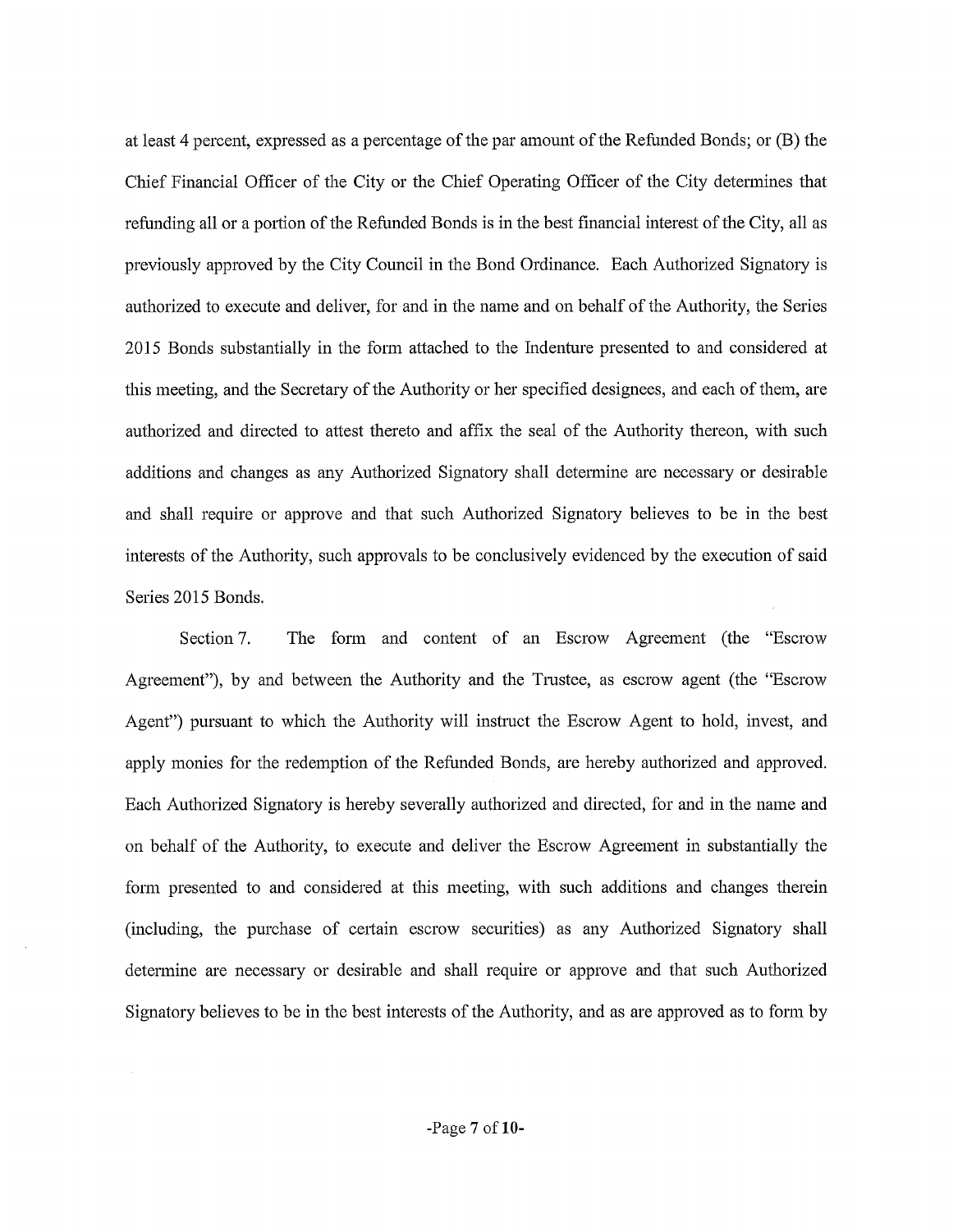the General Counsel to the Authority or his specified designee, such approvals to be conclusively evidenced by such Authorized Signatory's execution and delivery of the Escrow Agreement.

Section 8. The fonn and content of the Purchase Agreement are hereby authorized and approved. Each Authorized Signatory is hereby severally authorized and directed for and in the name and on behalf of the Authority, to select one or more undetwriters from the City's approved list of underwriters to execute and deliver the Purchase Agreement in connection with the purchase and sale of the Series 2015 Bonds, substantially in the form presented to and considered at this meeting, with such changes and additions therein as any Authorized Signatory shall determine are necessary or desirable and shall require or approve and that such Authorized Signatory believes to be in the best interests of the Authority, and as are approved as to form by the General Counsel to the Authority or his specified designee, such approvals will be conclusively evidenced by such Authorized Signatory's execution and delivery of the Purchase Agreement.

Section 9. All actions heretofore taken by any Authorized Signatory or by any officers, employees, agents or directors of the Authority with respect to the issuance, delivery or sale of the Series 2015 Bonds, or in connection with or related to any of the Financing Documents or of the other documents referenced herein or related to the refunding of the Refunded Bonds, are hereby approved, confinned and ratified. Any Authorized Signatory, the Secretary of the Authority, the General Counsel to the Authority and other officers, employees, agents and directors of the Authority are, and each of the foregoing acting alone or through their specified designee, is hereby authorized and directed, for and in the name and on behalf of the Authority, to do any and all things, take any and all actions, and execute and deliver such documents, agreements and certificates (including, but not limited to, the tax compliance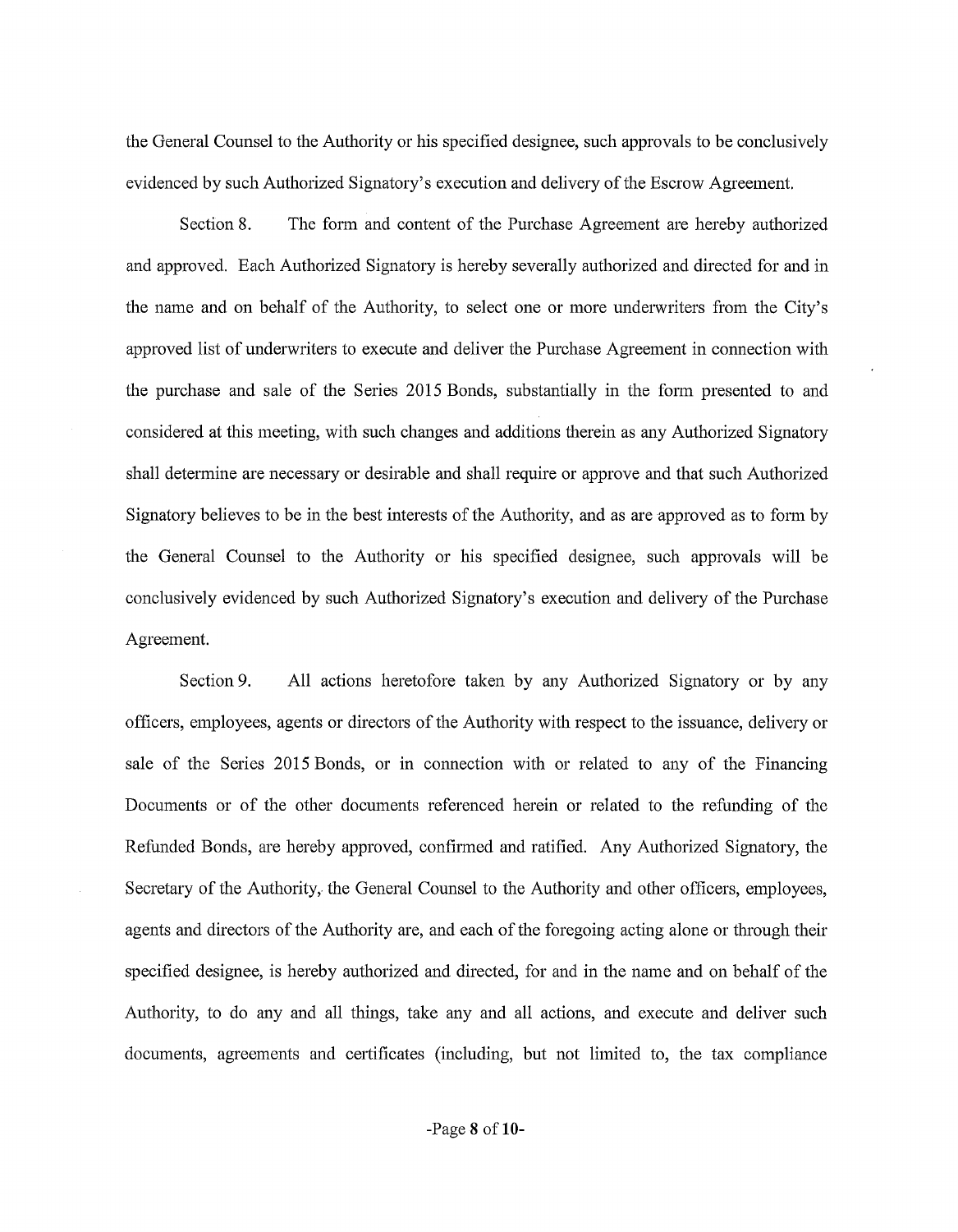certificate), which they, or any of them, may deem necessary or advisable to effectuate the purposes of this Resolution or of the Financing Documents or the lawful issuance and delivery of the Series 2015 Bonds and to consmmnate the transactions authorized hereby and evidenced by the Financing Documents. In addition, any Authorized Signatory is hereby authorized to approve additions and changes to the Financing Documents and the other documents authorized by this Resolution (including, but not limited to, establishing or changing the size of any reserve fund securing the Series 2015 Bonds, and establishing the redemption provisions of the Series 2015 Bonds, if believed by the Chief Operating Officer of the City or the Chief Financial Officer of the City, with the advice of the City's Financial Advisor for the Series 2015 Bonds, to be in the best interest of the City in light of market conditions, such determination to be conclusively evidenced by the execution and delivery of the Financing Documents by the City), as any Authorized Signatory shall determine are necessary or desirable and shall require or approve and that such Authorized Signatory believes to be in the best interests of the Authority, such detennination shall be conclusively evidenced by the execution and delivery of such Financing Documents and other documents by the Authority; and provided futiher that no such addition or changes may be inconsistent with limitations in Section 6.

Section 10. This Resolution shall take effect immediately upon its adoption.